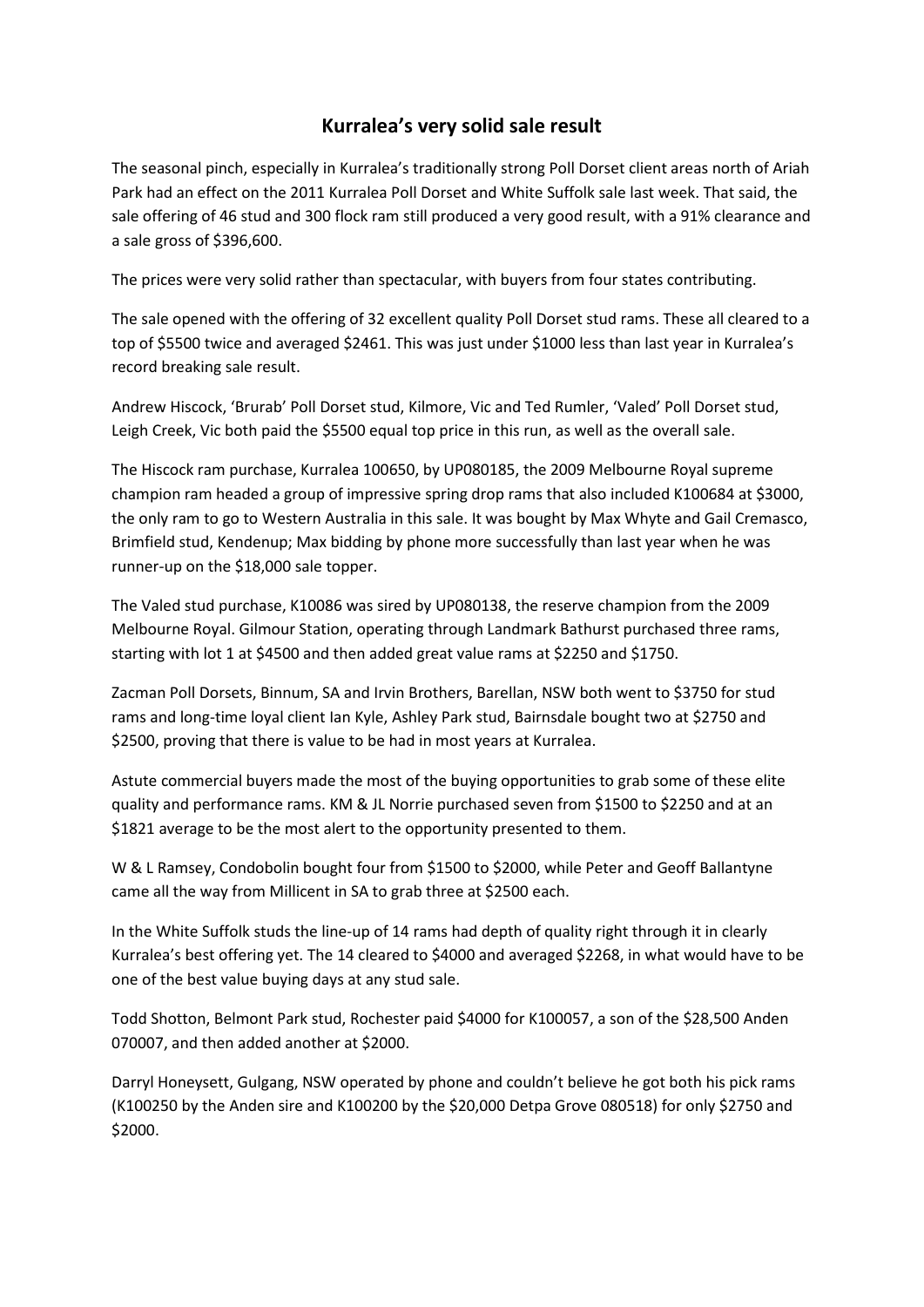Tom Grant, Conapaira stud, Rankin Springs was just as disbelieving, picking up the first two stud rams, K100149 and K100152 for \$2000 each, both having been used in the Kurralea stud as ram lambs.

Peter and Carly Brown, Grenfell, NSW got their stud selection for \$2500, Irwin Bros one at \$2000 to add to their earlier Poll Dorset purchase and J & JR Cahill, Cooma (1 at \$2700), rounding out the stud sales.

LJ & JA Magill, Bogan Gate, NSW made the most of the opportunity and picked up all four of his commercial ram requirements in this run from \$1750 to \$2000.

The flock rams met very good early competition with Poll Dorsets topping at \$1500 and White Suffolks at \$1700. However the latter rams of both breeds were not as forward as usual and without the northern competition in particular, several lots at the end of the drafts were passed.

Buying honours were again dominated by James Osborne with the assistance of his son Henry, representing FS Falkiner & Sons Pty Ltd. They purchased 73 in the Poll Dorset run, plus 57 in the White Suffolks, paying from \$600 to \$1300 for the 130 rams.

Loyal and regular purchasers, Chatsworth House, Chatsworth, Vic represented by Taylor Haleb and Trent Adams and buying through their Southern Grampians agent Heath Templeton operated at the top end, purchasing 30 White Suffolk flock rams to \$1700, but got some average breakers at \$800 and \$1000 later in the draft.

Lake Repose Partnership, also loyal repeat clients and operating through Southern Grampians bought eight White Suffolks and two Poll Dorsets from \$600 to \$1100, while Fletcher International, Dubbo purchased 13 White Suffolks from \$1300 to \$1600 to be the other double figure volume buyers.

Sale Summary

Studs

| Poll Dorset   | 2011        | 2010     | <b>White Suffolks</b> | 2011   | 2010     |
|---------------|-------------|----------|-----------------------|--------|----------|
| Offered       | 32          | 38       |                       | 14     | 10       |
| Sold          | 32          | 38       |                       | 14     | 10       |
| Top           | \$5500 (x2) | \$18,000 |                       | \$4000 | \$13,500 |
| Average       | \$2461      | \$3420   |                       | \$2268 | \$4475   |
| <b>Flocks</b> |             |          |                       |        |          |
| Poll Dorset   | 2011        | 2010     | <b>White Suffolks</b> | 2011   | 2010     |
| Offered       | 159         | 211      |                       | 141    | 110      |
| Sold          | 140         | 211      |                       | 130    | 110      |